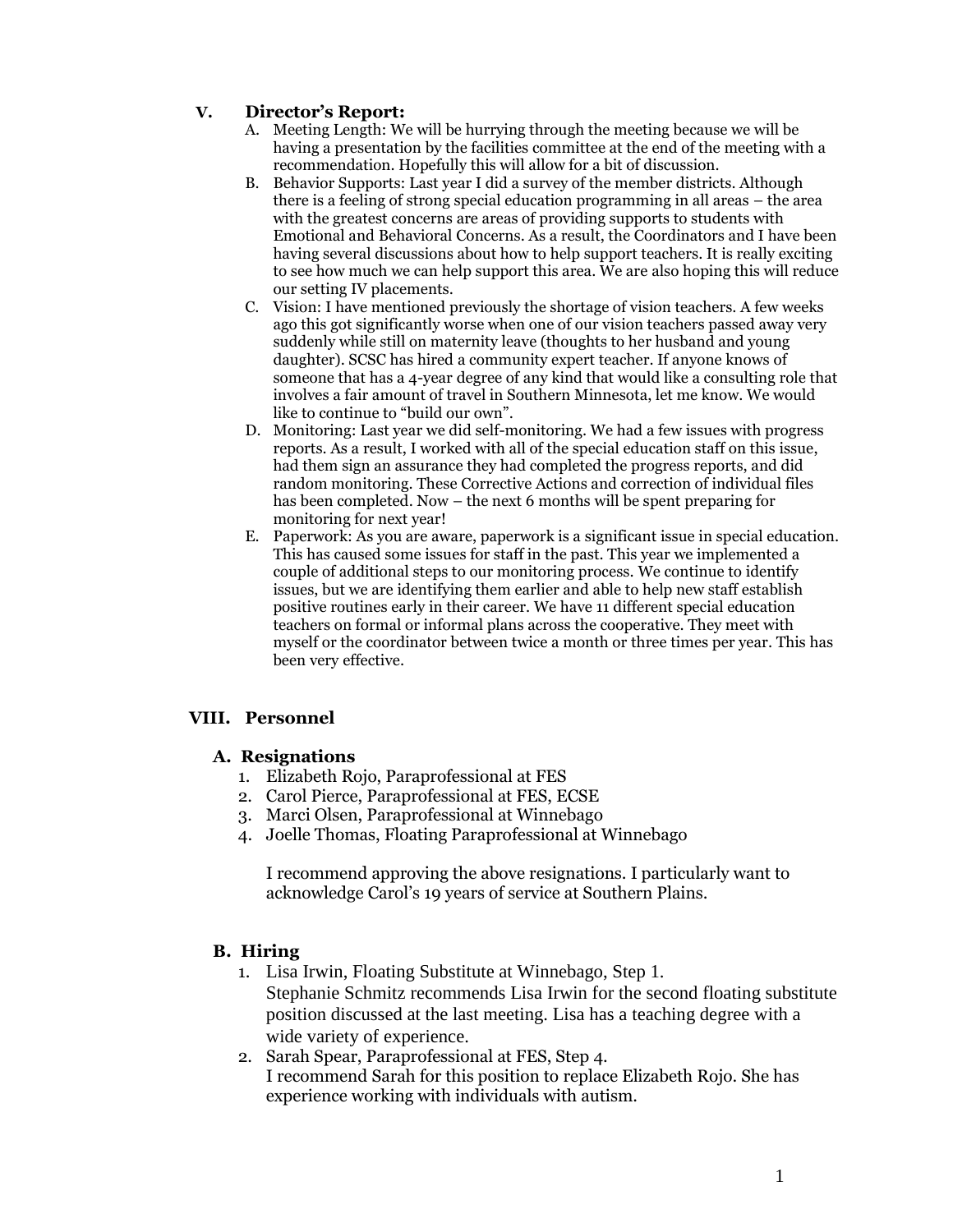- 3. Liz Hartke, Paraprofessional at FHS, Step 1. I recommend Liz for the position the Judy Andersen left for a leave of absence. Liz has experience on a personal level working with disabilities.
- 4. Joelle Thomas, Long Term Teacher Substitute at Winnebago Recommend hiring Joelle as substitute teacher to fill in for a teacher on FMLA leave.
- 5. Bill Busse, long term substitute for Speech Language Pathologist Blue Earth Area requested that we hire a substitute for one of the Speech and Language Pathologists (SLP) who unexpectedly needed to take a leave. We already had one SLP on leave, so I did not think we would find anyone. Bill retired 10 years ago and was happy to return to fill this position.
- 6. Kristi Thomas, long term substitute for Speech Language Pathologist Due to the fact that Bill has been out of special education for so long, he would not be able to do the paperwork and testing requirements. Kristi works part-time at United South Central and is helping complete that paperwork.

## **C. Lane Change**

**1.** Rhonda Petrowiak

Rhonda is a licensed elementary education teacher working on her special education license. I recommend this lane change to a BA+40. She will be attaining her master's degree and full licensure soon.

## **D. Leave of Absence**

- 1. Amber Tonne, Paraprofessional at FES
- 2. Shayna Gregory, Paraprofessional at FES
- 3. Megan Marushin, Paraprofessional at FES

These three paraprofessionals do not meet the requirements for Family Medical Leave Act. These would be discretionary leaves by the board. I do recommend these three leaves; although note that they are all in one building.

# **IX. New Business**

#### **A. Approve Agreement for Orientation and Mobility Services from Mary Kautto**

South Central Service Cooperative low incidence services has not been able to find anyone to provide services for orientation and mobility. We only have one student that needs these services, and that student happens to be due for a reevaluation at this time. She will conduct the evaluation, and then the team will come up with a recommendation for future services. The contract is for up to \$7,500. This position is paid for with federal dollars.

#### **B. Approve Instructional Staff Sharing Agreements with New Ulm School District and Blue Earth Area School District**

Occasionally school districts are asked to have in Independent special education evaluation completed. We were asked to complete this evaluation. This contract will allow us to bill the New Ulm School District up to \$3,300 plus mileage for the staff time and expenses to complete this evaluation.

This is an agreement to fill that position for Blue Earth Area as noted in personnel hiring.

# **C. Approval for Signatures on School District Checks**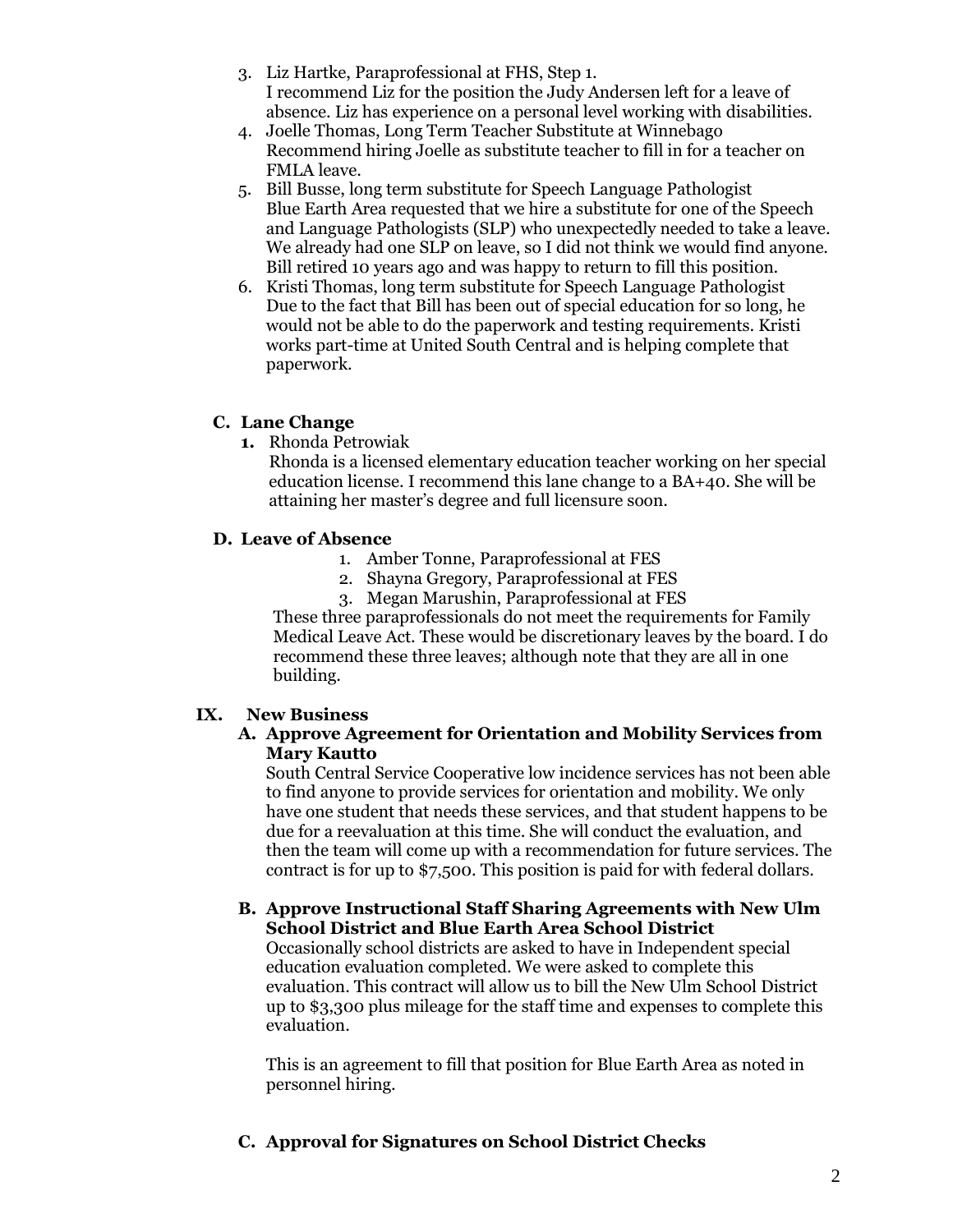This is an annual approval

#### **D. Access to Bank Accounts**

This is an annual approval.

- **E. Accept Donations**
	- **1. Lula Roe Inc., \$159**
	- **2. Kalee McClain \$159**
	- **3. Casey's \$100**
	- **4. Eric and Jessica Weedman \$250**

Number 1 is a donation Stephanie recommends accepting for school store rewards. Numbers 2, 3, and 4 are donations as part of an effort to provide Christmas gifts to all of the students in the Winnebago Alternative Programs.

- **F. Approve Pizza Ranch Tip Night Fundraiser on January 29, 2018** Stephanie Schmitz recommends this fundraiser for expenses for field trips
- **G. Resolution to Reduce Programs/Staff 2017-2018** This is the annual resolution.
- **H. Approve Master Agreement with Southern Plains Education Cooperative Education Association for 2017-2018 and 2018-2019**

We completed negotiations on January 17. A brief summary is:

- We added Unrequested Leave of Absence Language
- We clarified some language added in the last round related to paying tuition. The clarification is that the teacher must work for five years after attaining licensure.
- Increased the "Extra Compensation" (summer school) rate to \$32 per hour effective June 1, 2018.
- Added health insurance to cover a recent rate increase up to a single plan.
- The salary schedule increase is 2.55% the first year and 2.65% the second year with steps.
- This comes out to a total package of 3.32% the first year and 3.3% the second year.

Bryan Nowicki, Allison Schmidt, and I make this recommendation which is very comparable to our member districts.

### **I. Pay Equity Report**

Megan Heller submitted pay data to the Equity reporting system. She recommends approving this report.

### **J. Contract Initiation, Development and Approval**

Gives Sarah authority to enter into contracts under \$10,000. This is part of our Fiscal Compliance and Procedure Manual.

### **X. Board Committee Reports**

a. **Joint Powers Committee:** The joint powers committee met last week. They gave some broad direction related to how to revise the joint powers agreement. I am now using that direction to work with the attorney to revise the joint powers agreement. Hopefully we will have a final proposal for the March board meeting. Then it will also be approved by each member district.